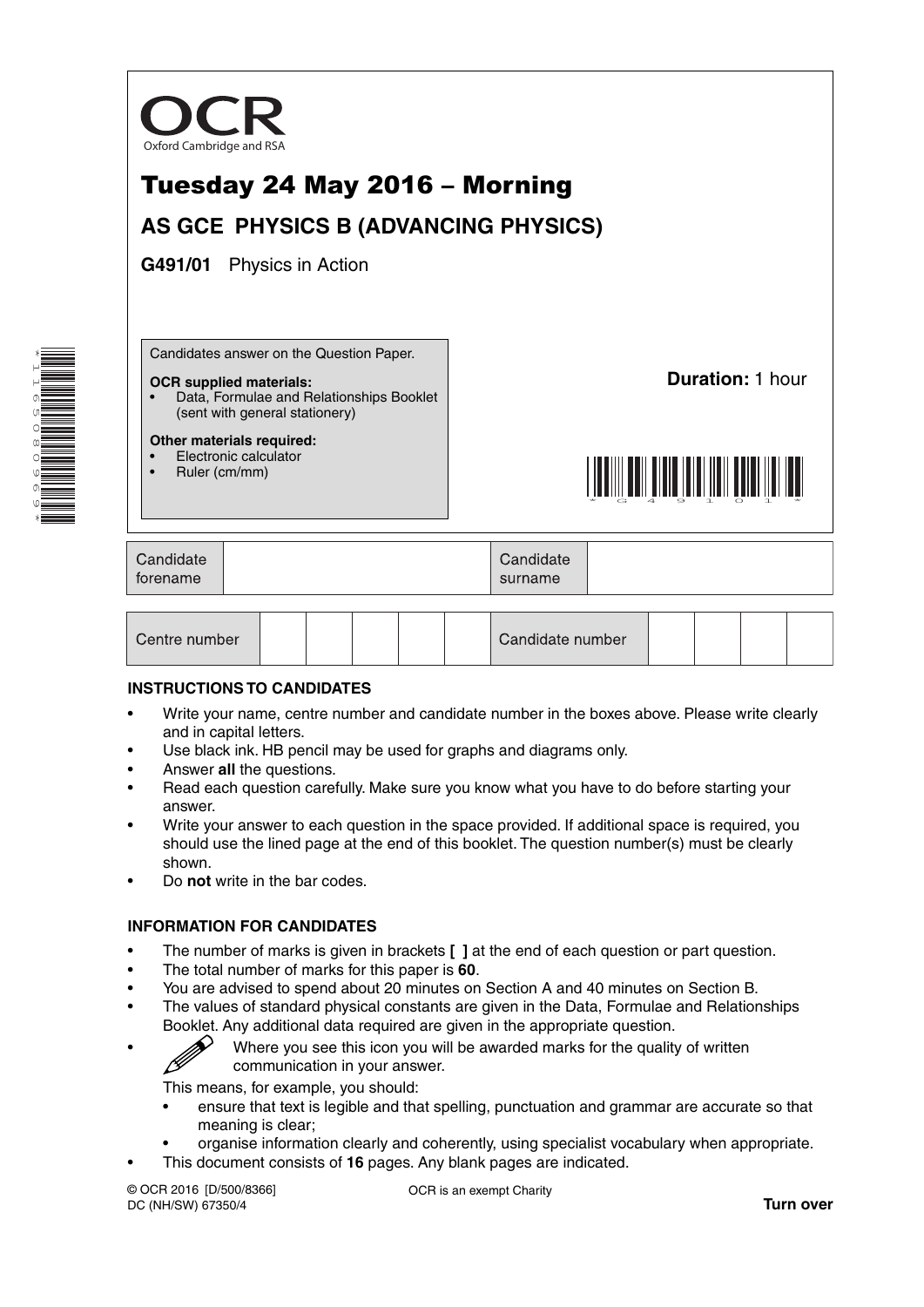**2**

Answer **all** the questions.

## **SECTION A**

**1** Here is a list of electrical SI units.

| A |  | W | Ω |
|---|--|---|---|
|   |  |   |   |

Choose from the list the correct SI unit for each of the following combinations of physical quantities.

| energy<br>time                    |           |
|-----------------------------------|-----------|
| $\frac{current}{voltage}$         |           |
| $rac{\text{charge}}{\text{time}}$ | <br>$[3]$ |

**2** Here is a list of mechanical properties and possible descriptions of them.

Draw a straight line from each property to the correct description.



**[2]**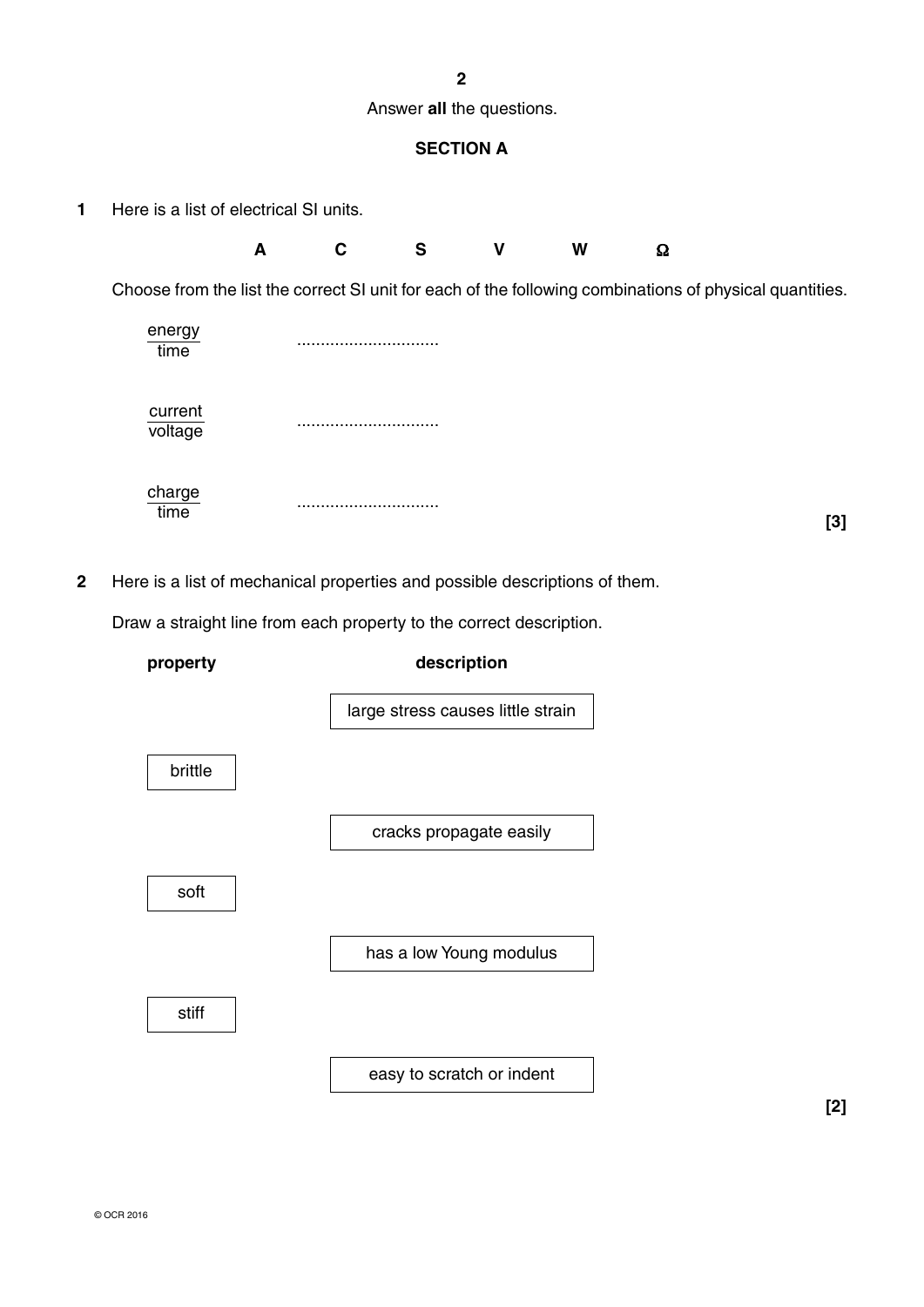**3** Fig. 3.1 shows the frequency spectrum of four radio signals labelled **A**, **B**, **C** and **D**.





| (a) State which signal has: |     |
|-----------------------------|-----|
| the smallest wavelength     |     |
| the smallest bandwidth.     |     |
|                             | [2] |

 **(b)** Estimate the bandwidth in Hz of signal **B**.

bandwidth = .....................................................Hz **[1]**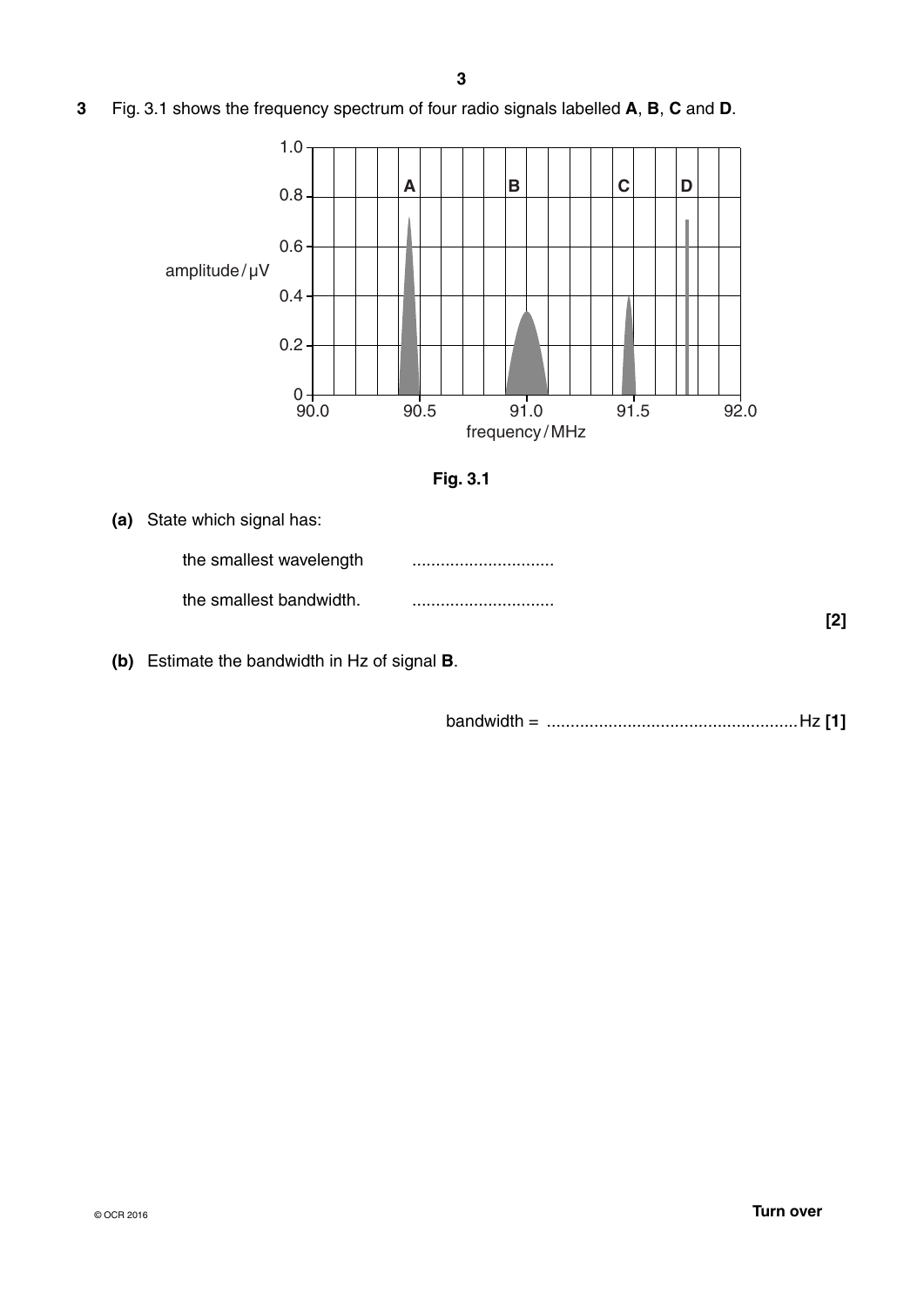**4** The world's smallest conducting 'wire' has been made by depositing a single layer of phosphorus atoms on an insulating silicon surface. The conductor is 4 atoms wide and 20 atoms long as shown in Fig. 4.1.





 **(a)** Calculate the width of the conductor in metres.

diameter of phosphorus atom  $= 0.38$  nm

width = ...................................................... m **[1]**

 **(b)** Assume that the conductor is a rectangular block.

Show that the conductance of this length of conductor is about 25 µS.

conductivity of phosphorus on this scale =  $3.3 \times 10^5$  S m<sup>-1</sup>.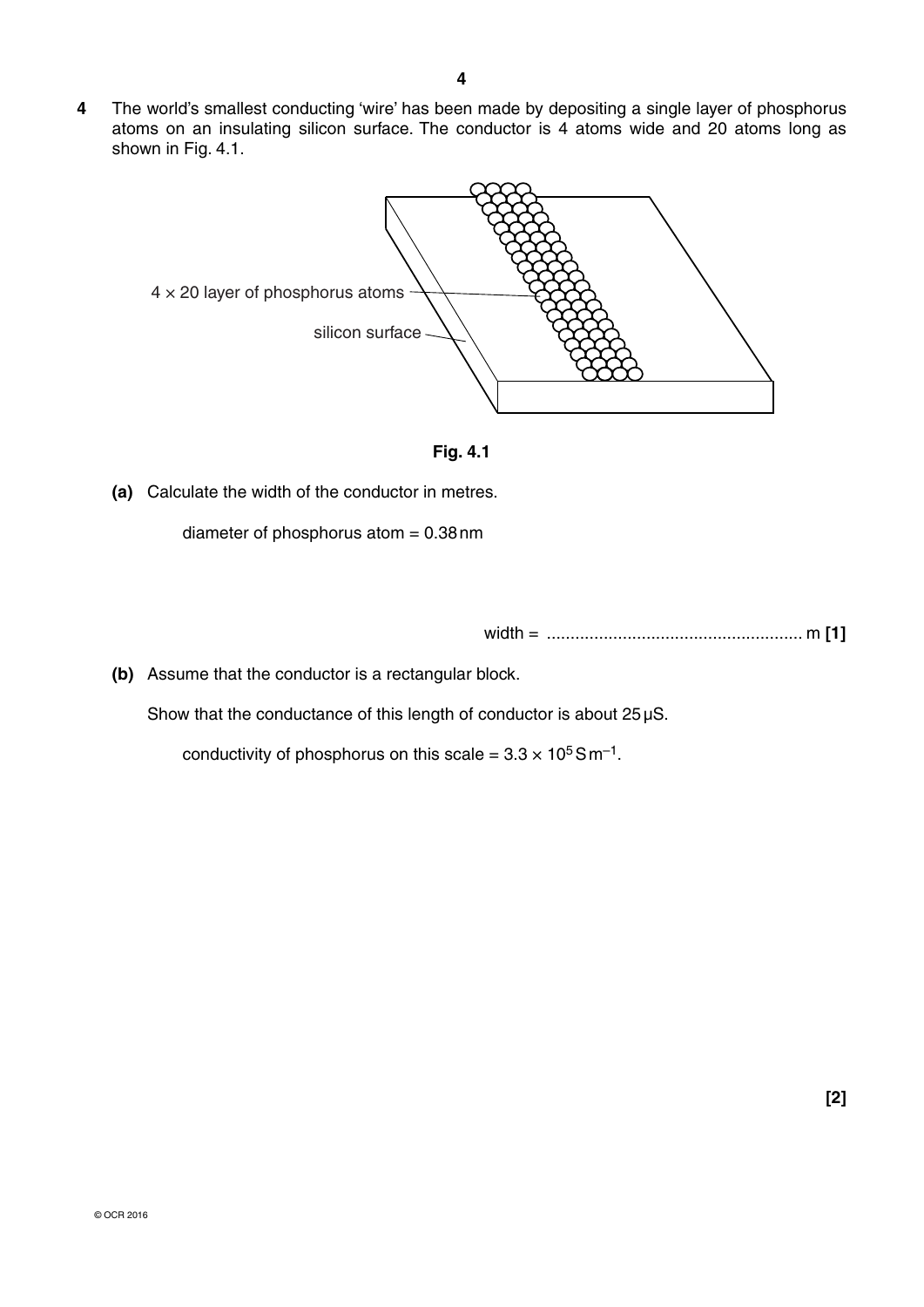**5 (a)** The focal length *f* of a converging lens can be estimated simply by measuring the distance *v*  from the lens to the image that it forms of a distant window.

Use the lens equation

$$
1/\,f=1/v-1/u
$$

to explain why the approximation  $f ≈ v$  is appropriate in this case.

- **(b)** A digital camera is used to take a picture of an object 15 m away. The image is formed on its CCD 3.5 mm from the lens.
	- **(i)** Estimate the power of the lens.



 **(ii)** The CCD of the camera is 2.0 mm wide as shown in Fig. 5.1.





The image just fills the width of the CCD. Calculate the width of the object.

Make your method clear.

width = ...................................................... m **[2]** 

© OCR 2016 **Turn over**

**[1]**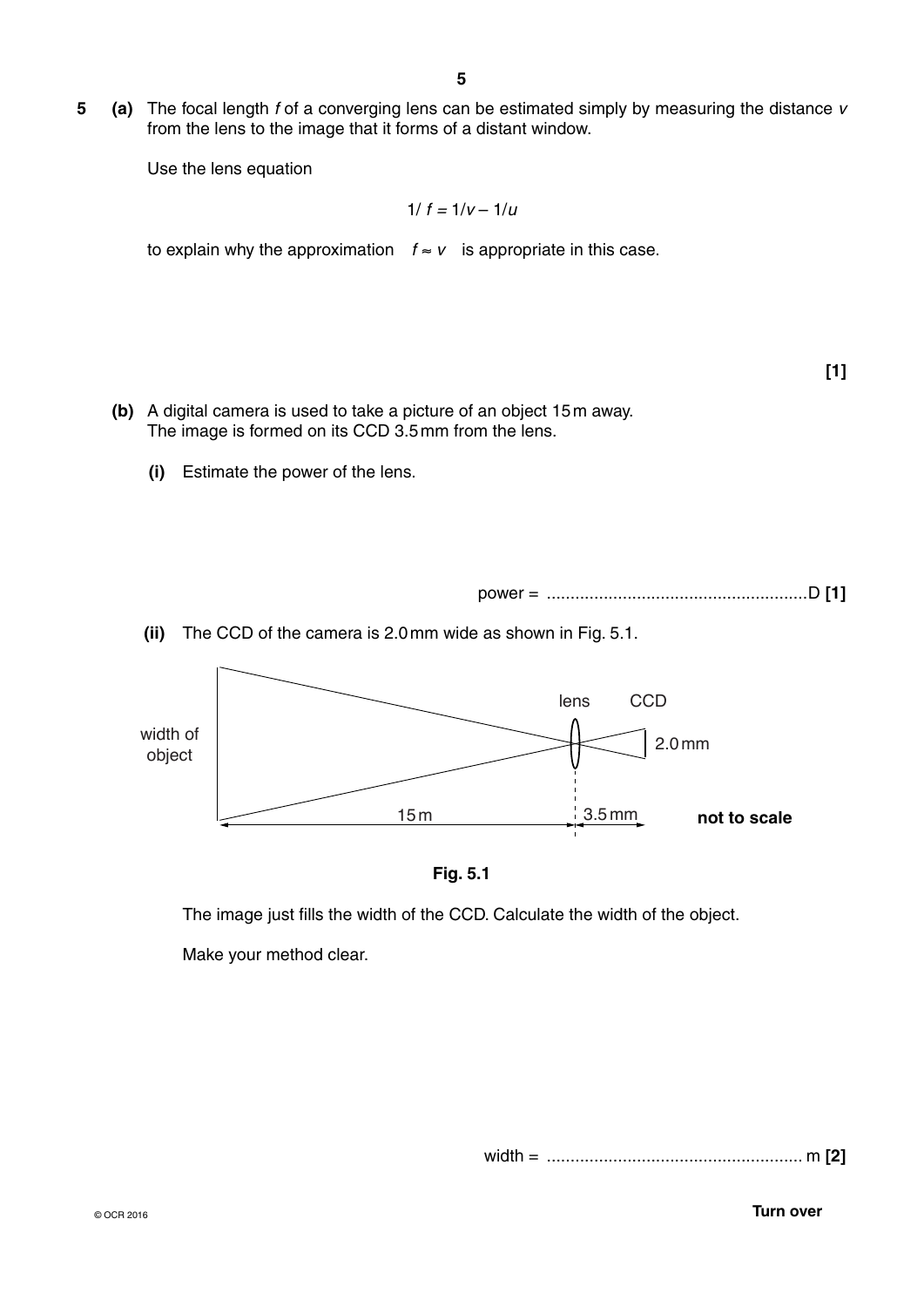

**Fig. 6.1**

 **(a)** Sensor **A** has a longer response time than **B** or **C**.

Suggest **one** physical reason why.

| The water bath is $70^{\circ}$ C above room temperature. |  |
|----------------------------------------------------------|--|

Calculate the average sensitivity of sensor **B** in this temperature range.

sensitivity = .............................................. V °C –1 **[2]**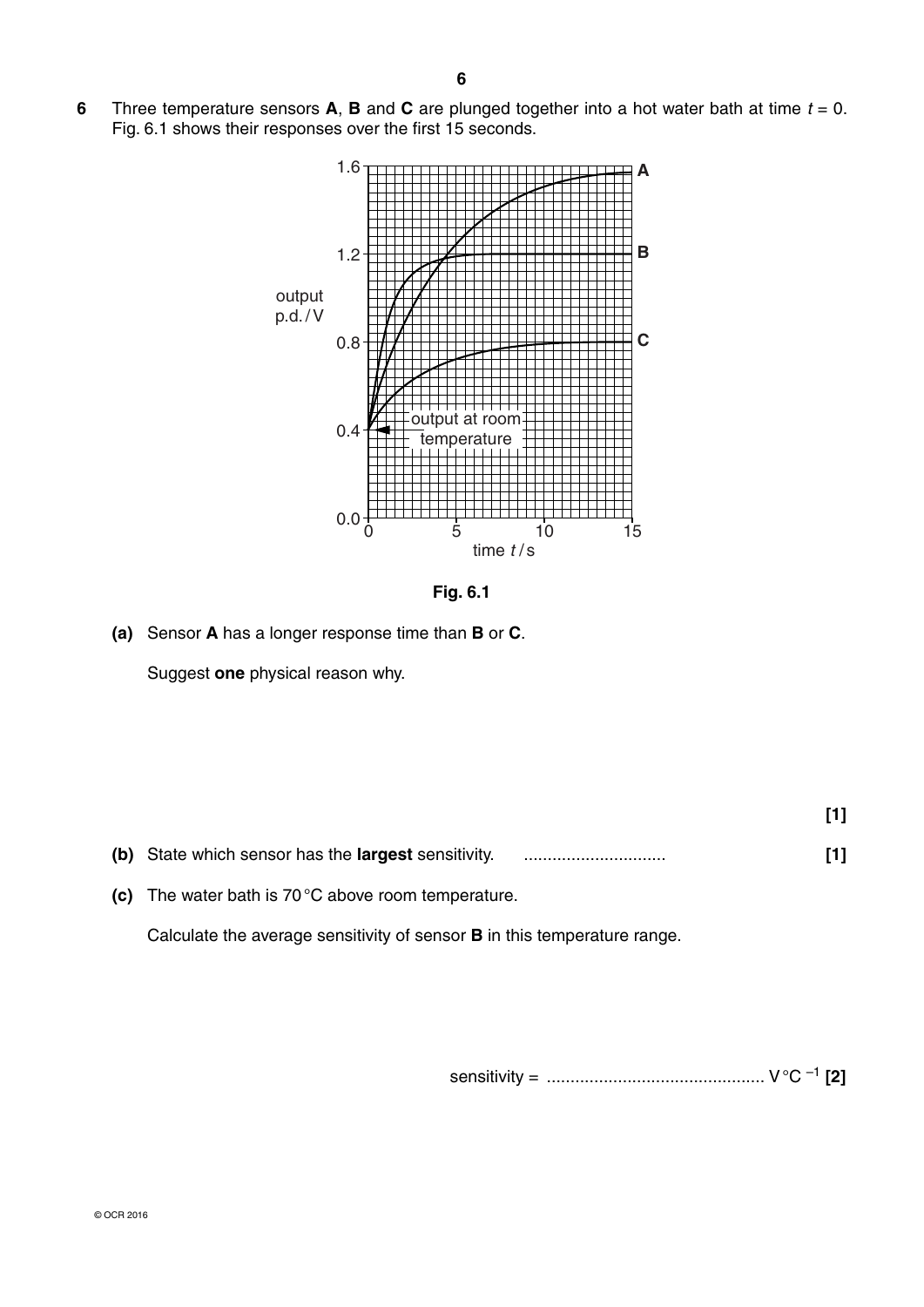**7** A film soundtrack contains some random electrical noise. The soundtrack is to be sampled and digitised. The total variation of the analogue signal is 1000 times larger than the variation of the noise alone.

$$
\frac{V_{\text{total}}}{V_{\text{noise}}} = 1000
$$

- **(a)** Calculate the largest number of bits it is worth using per sample.
	- number of bits = ......................................................... **[2]**
- **(b)** Explain why it is pointless to use more than this number of bits to digitise each sample.

- **8** A resistor of resistance *R* has a potential difference *V* across it. The power dissipated in the resistor is *P*. Here is a list of multiplying factors: **4 2 1 ½ ¼** Choose the factor that best completes each of the two statements given below.  **(a)** When resistance *R* is kept constant, and the p.d. *V* is doubled, the power *P* will be multiplied by .................... . **[1]**
	- **(b)** When p.d. *V* is kept constant, and the resistance *R* is halved, the power *P* will be multiplied by .................... . **[1]**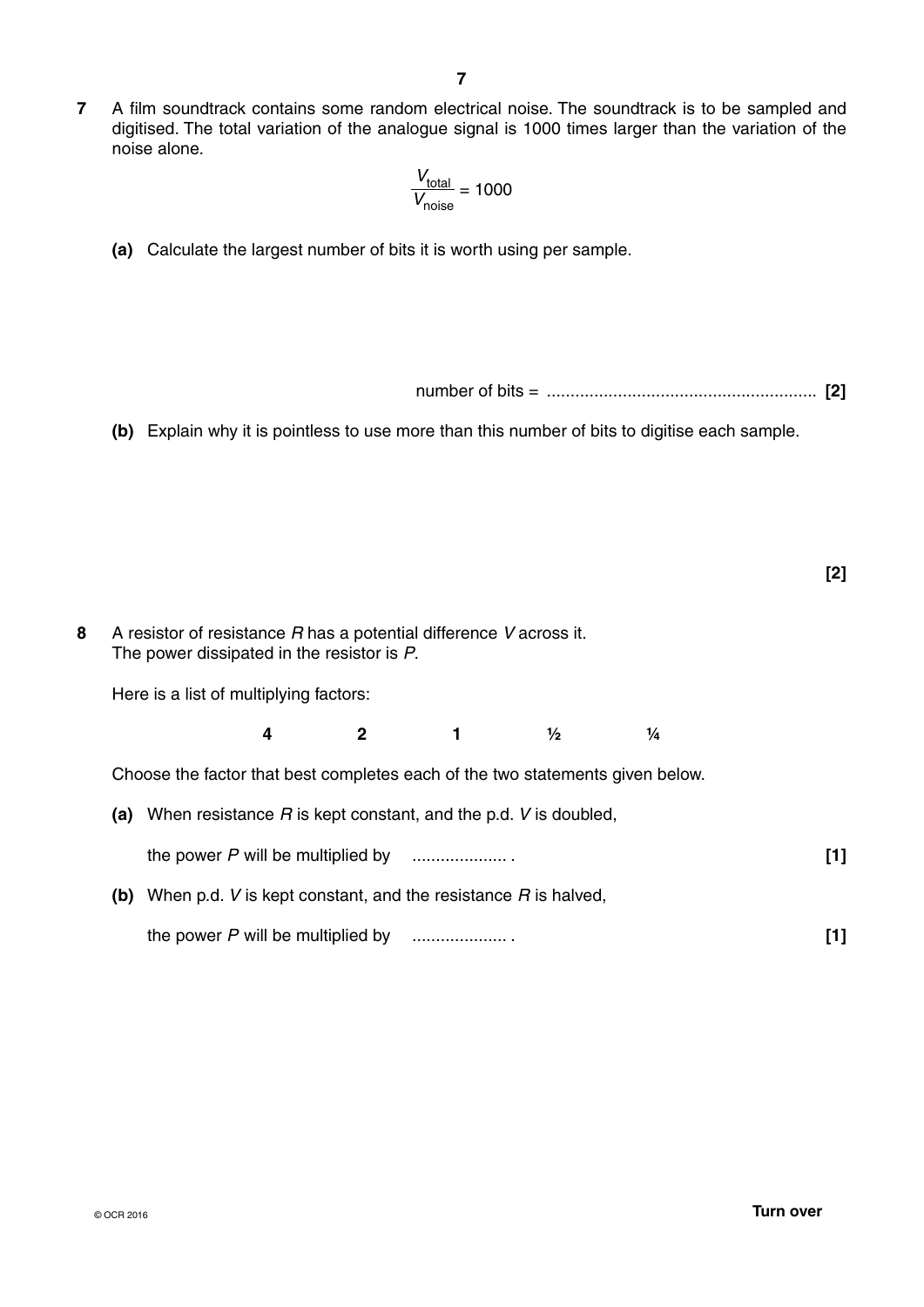# **SECTION B**

**9** Fig. 9.1 shows the stress versus strain graphs for glass and for epoxy resin up to their **breaking points**.



**Fig. 9.1**

- **(a)** Describe the features of the graph that indicate:
	- **(i)** epoxy resin is a plastic material
	- **(ii)** glass is an **elastic** material and is **stiffer** than epoxy resin.

**[1]**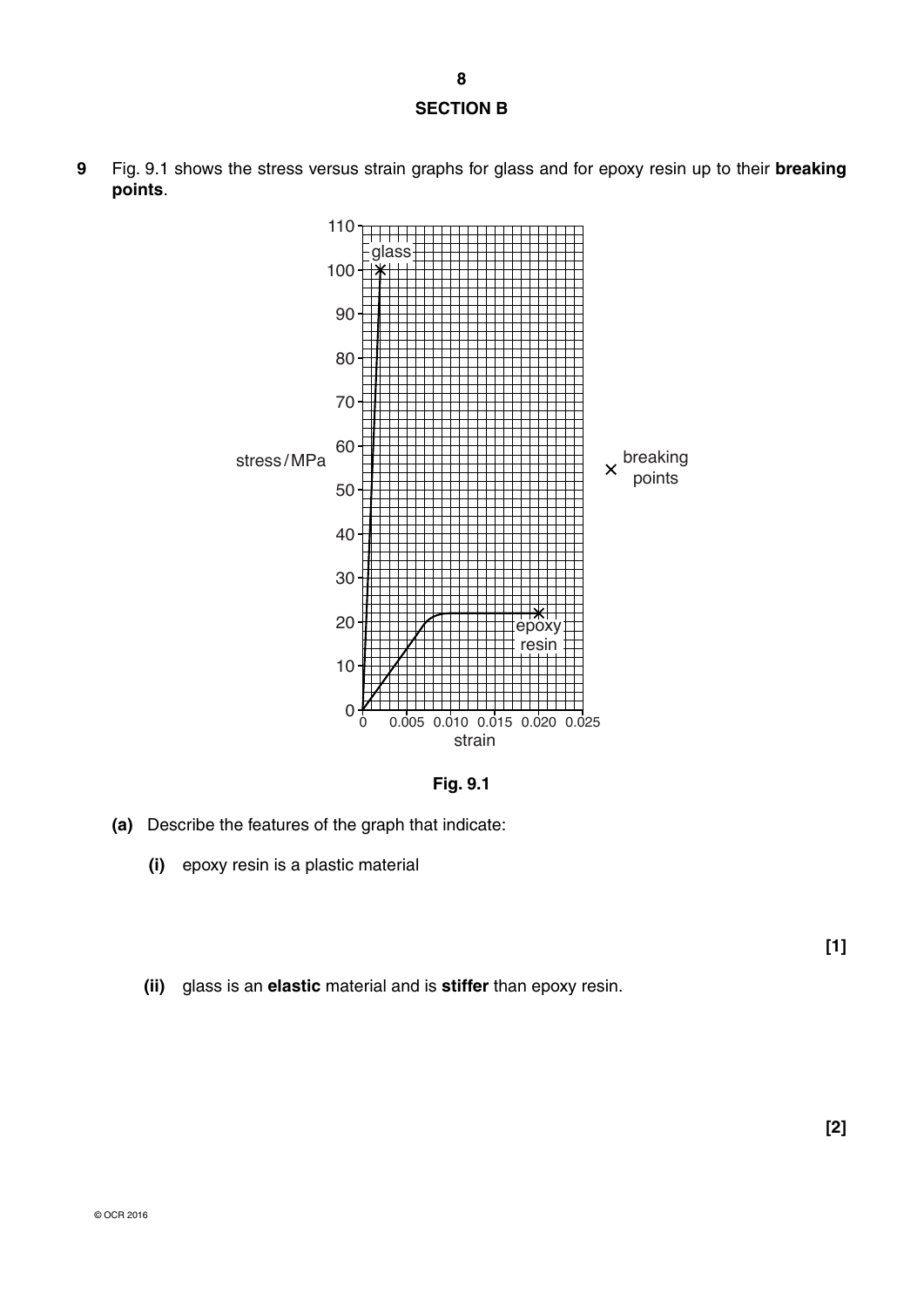**(b)** Use data from Fig. 9.1 to calculate by what factor glass is stronger than epoxy resin.

factor = ......................................................... **[1]**

 **(c) (i)** Calculate the Young modulus for the epoxy resin within its elastic region.

Young modulus of epoxy resin = .................................................... Pa **[2]**

 **(ii)** The molecules of epoxy resin are long chain molecules, with cross-links between the chains, as illustrated in Fig. 9.2.



**Fig. 9.2**

Suggest how material consisting of long chain molecules can show plastic behaviour and how cross-linking between the chains can restrict this behaviour.



*Your answer should be well structured and use appropriate technical terms.*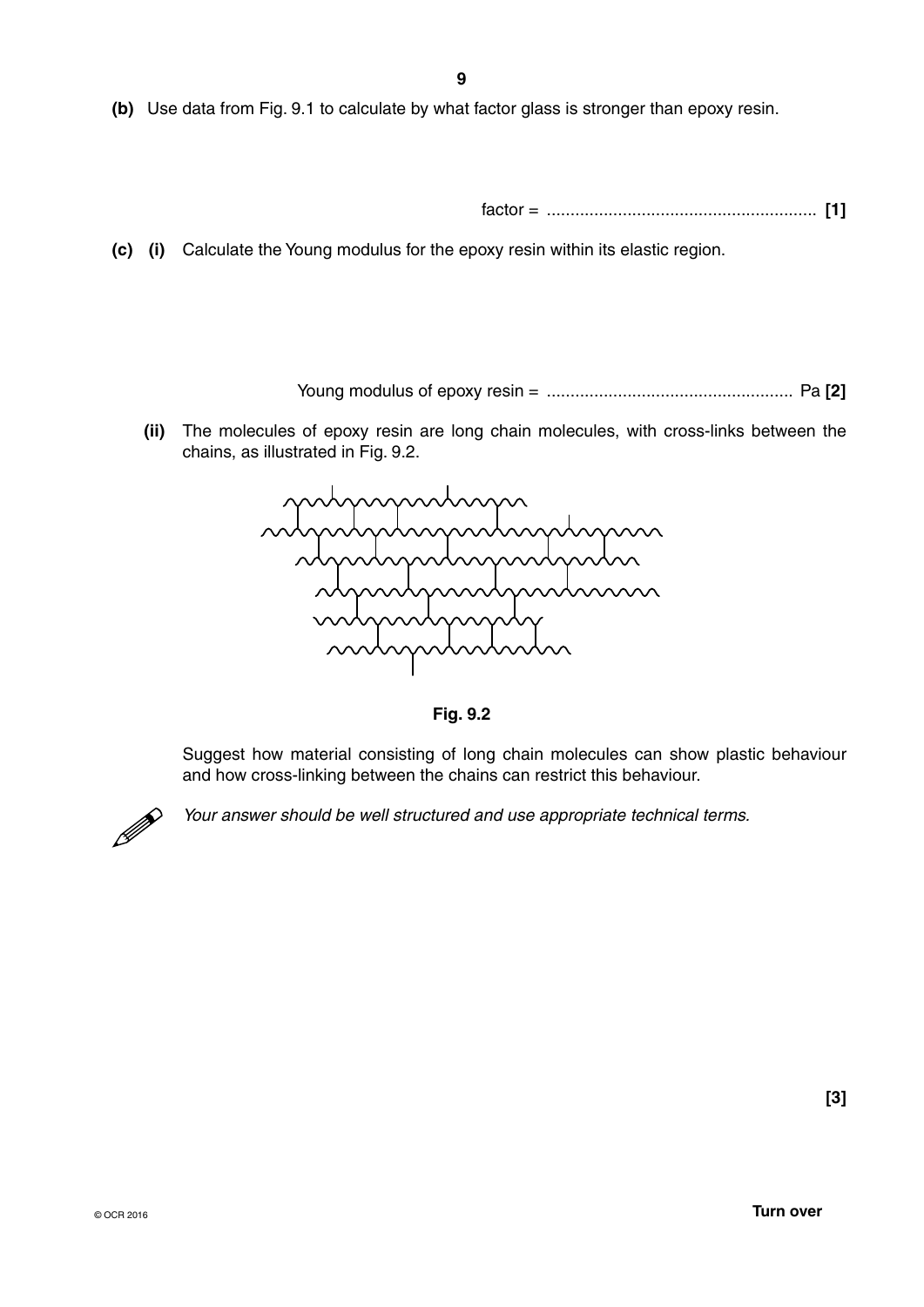- **(d)** One type of GRP (glass reinforced plastic) composite contains epoxy resin which sticks strongly to a mat of randomly-oriented glass fibres embedded in it. A canoe can be made from this GRP composite.
	- **(i)** Name a material property and a problem that might arise from that material property, for a canoe made:
		- **1** only of glass
		- **2** only of epoxy resin.

- **[2]**
- **(ii)** Composite materials combine useful properties of their component materials.

Explain how embedding the glass fibres in epoxy resin combines useful properties of the two materials.

 **(iii)** Explain the advantage of having the glass fibres randomly oriented in the composite material.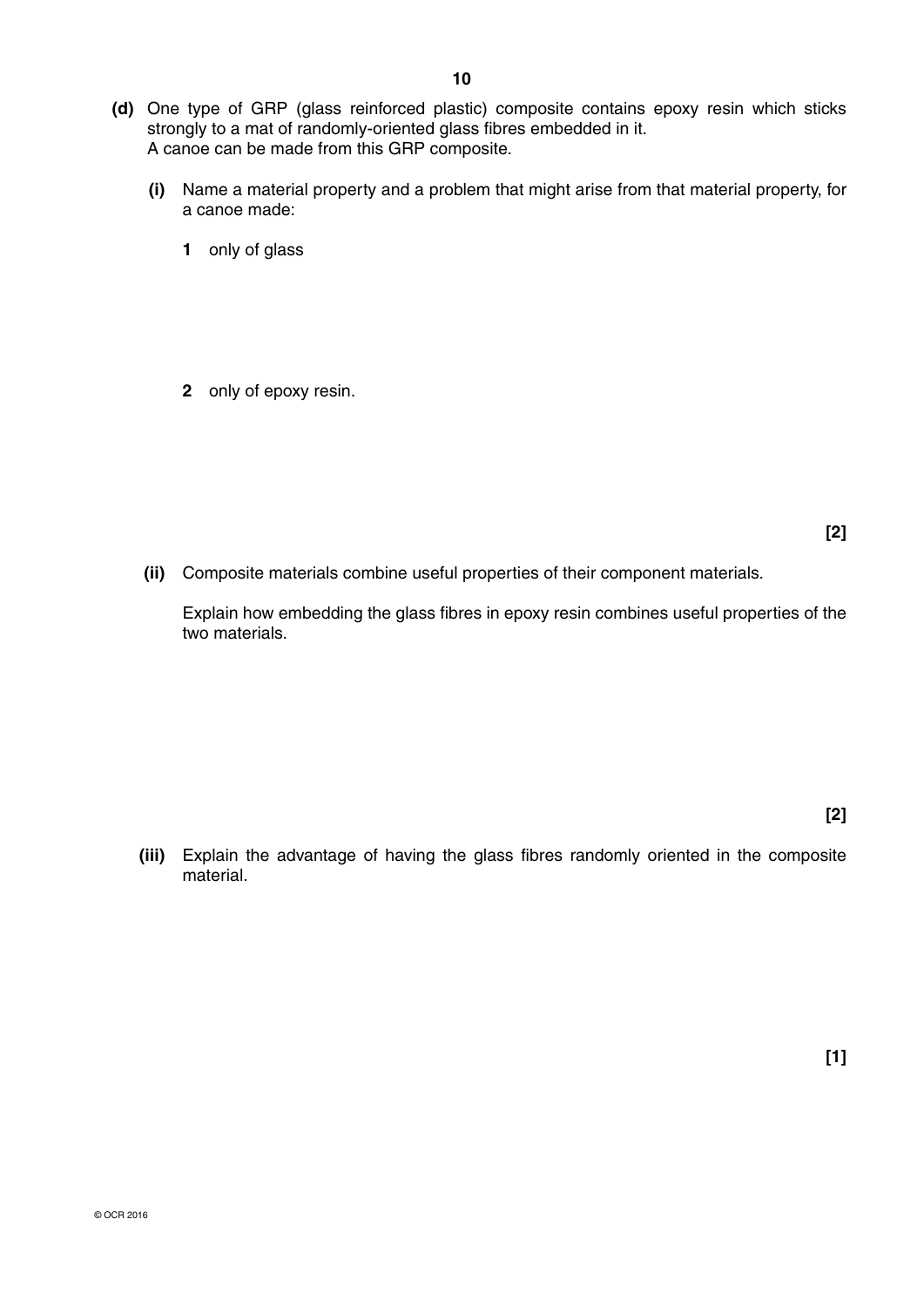**10 (a)** Fig. 10.1 shows how the total number of people in the world with internet access has increased.





**(i)** The world population was about  $7 \times 10^9$  in 2012.

Estimate the percentage of this population that could access the internet in 2012.

Make your method clear.

percentage = ...................................................... % **[2]**

 **(ii)** The average power used by a typical tablet computer is about 5 W. Assume that 1% of people with access to the internet were online at any one time in 2012 using typical tablet computers.

Estimate the combined power consumption of all these computers.

power = ......................................................W **[2]**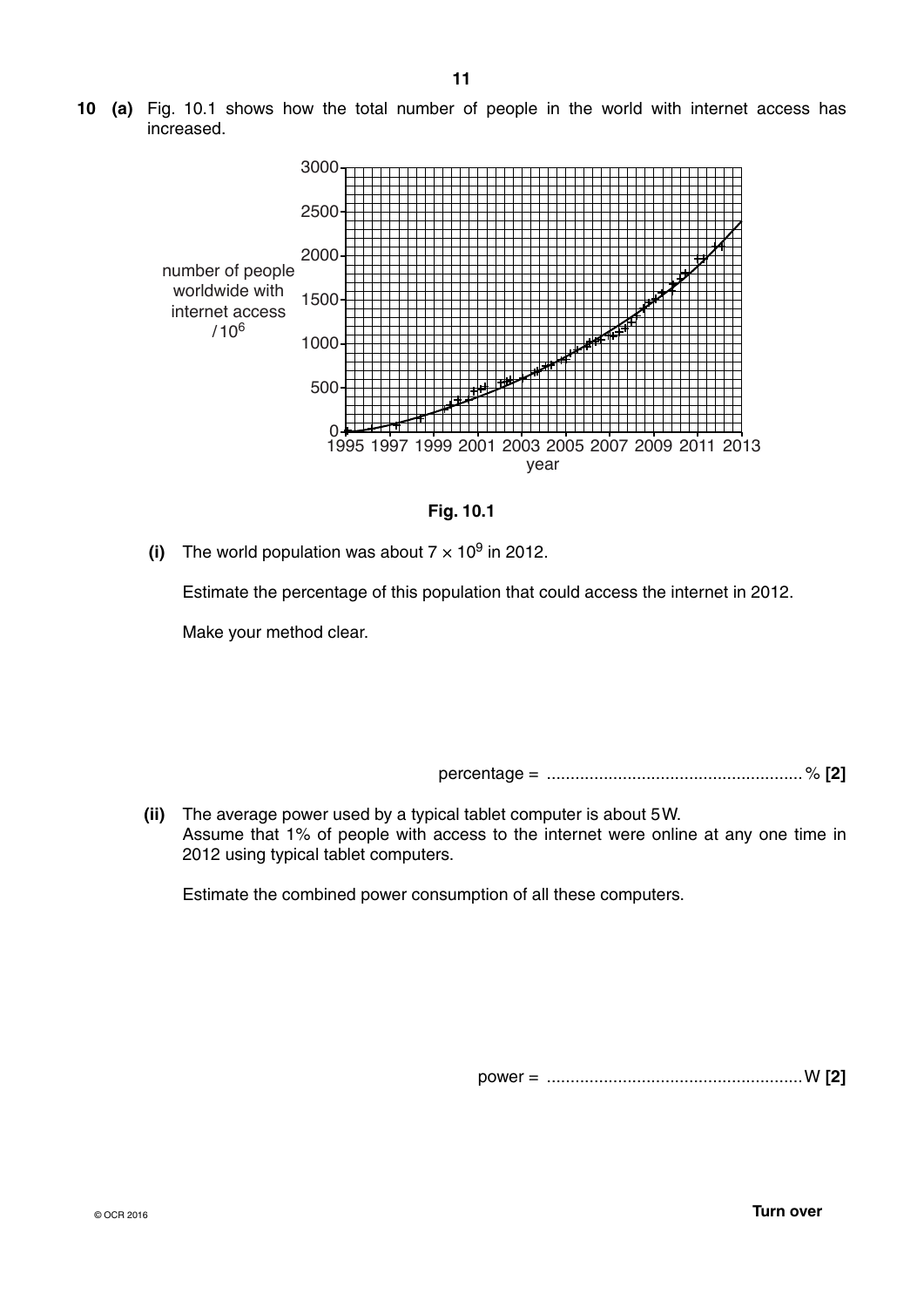**(b)** In a computer, energy is required to perform a computation. Fig. 10.2 shows how the average number of computations per joule of energy has improved with computer design.



**Fig. 10.2**

 **(i)** Describe how the number of computations per joule has varied from 1980 onwards.

**[1]**

 **(ii)** Use data from Fig. 10.2 to calculate the number of computations per second for a typical tablet computer in **2014**. Assume its power consumption is 5 W.

number of computations per second = .......................................................... **[3]**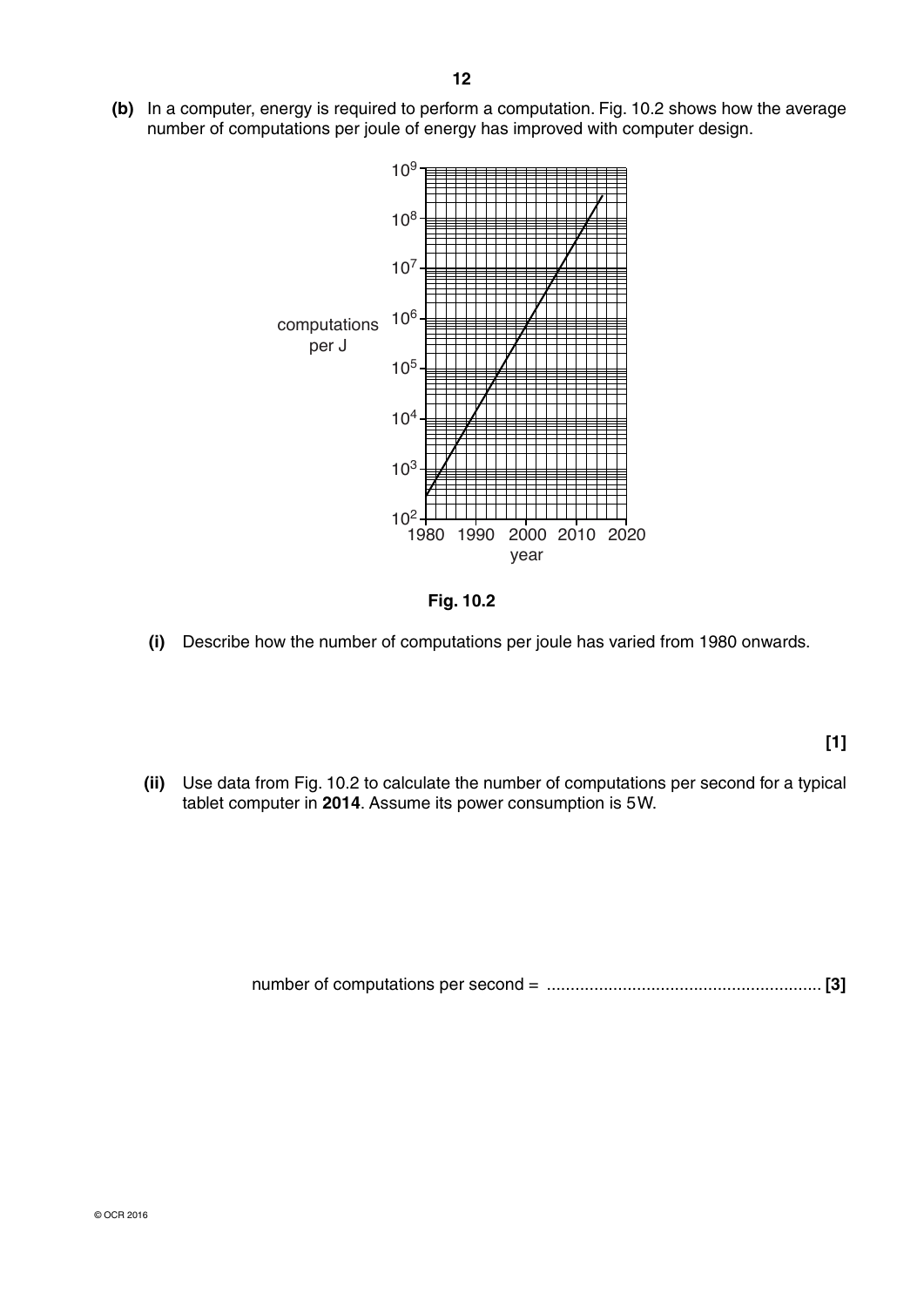**(c)** The internet depends on connections via many giant data centres ('server farms') run by internet service providers. In 2012 there were more than 1000 such centres worldwide. Some statistics for one such data centre are shown in Fig. 10.3.

| total power consumed (including 30% for cooling)  | 180 MW              |
|---------------------------------------------------|---------------------|
| average cost of electrical energy                 | 12 pence $kWh^{-1}$ |
| cost to build and maintain per year               | £75000000           |
| average number of users with access to the centre | $2 \times 10^6$     |

## **Fig. 10.3**

It has been stated that: "*Access to the vast resources of the internet is essentially free*."

Perform calculations or estimates based on the data in Fig. 10.3 and use other facts you may know to argue for or against the statement. You should estimate any costs on a yearly basis.



*In your answer you should present and organise your ideas and calculations clearly and coherently.*

1 year is 8800 hours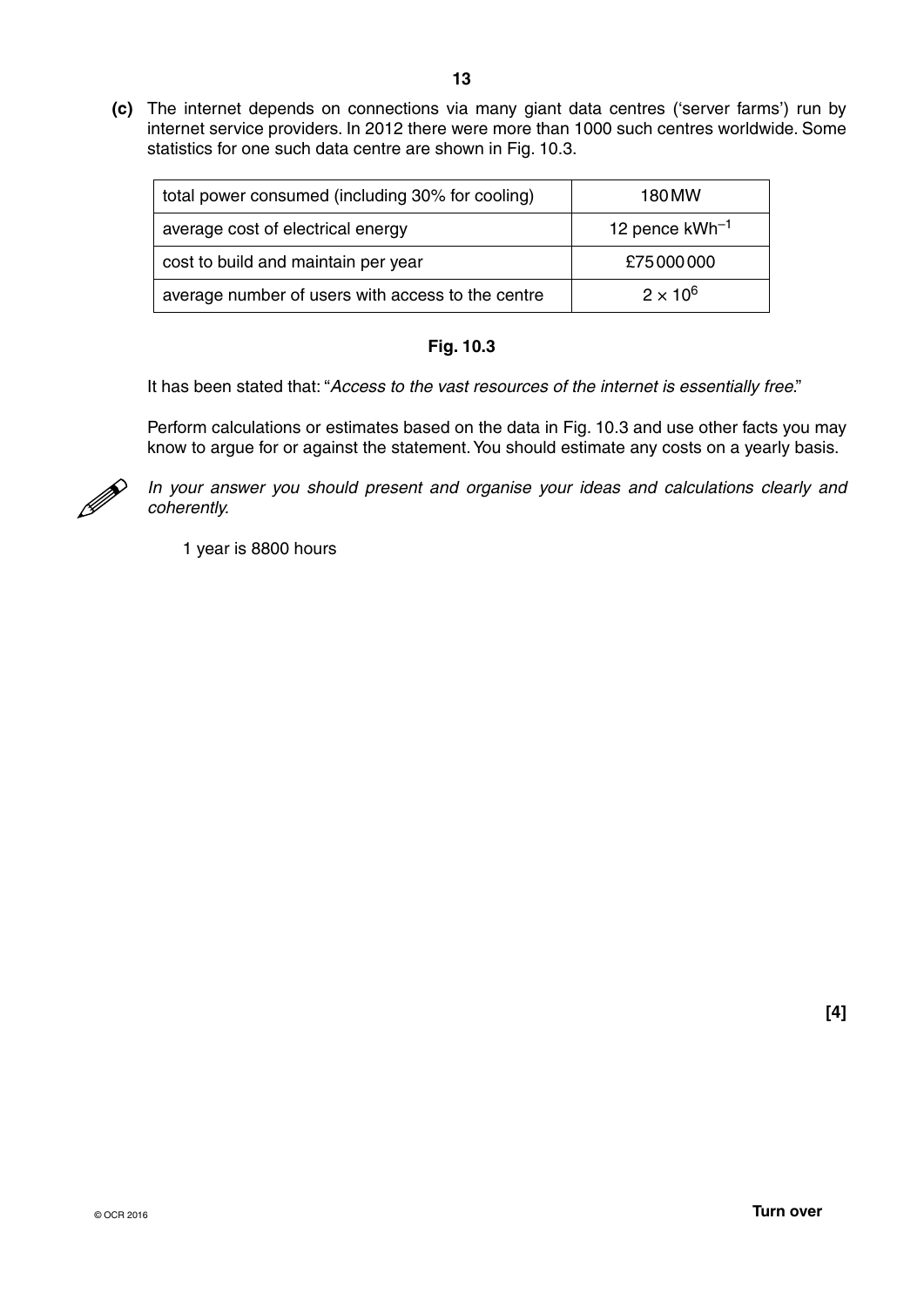



 **(a)** Show that the emf ε of the battery is about 3 V. Assume the meters are ideal. Make your method clear.

ε = .......................................................V **[2]**

 **(b)** The current drawn from the battery is now increased by adding an identical 4.7 Ω resistor **R** in parallel with the original resistor **R**. See Fig. 11.2.



**Fig. 11.2**

 **(i)** Show that the current *I* now drawn from the battery is about 1 A.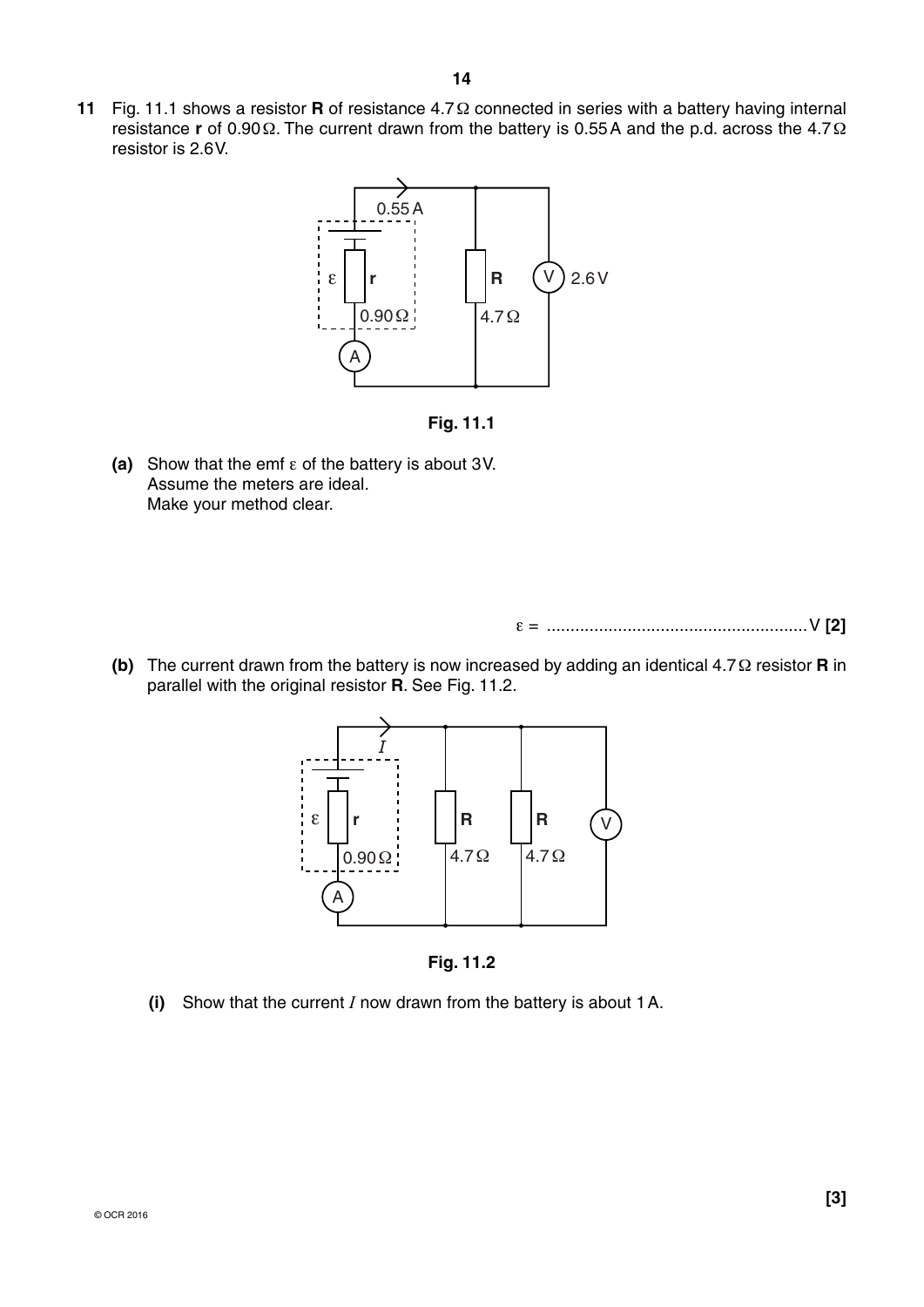**(ii)** Calculate the p.d. *V* across the resistors.

 *V* = .......................................................V **[2]**

 **(iii)** Show that the power dissipated in the two resistors of Fig. 11.2 is about 1.5 times the power dissipated in the single resistor of Fig. 11.1.

**[2]**

# **END OF QUESTION PAPER**